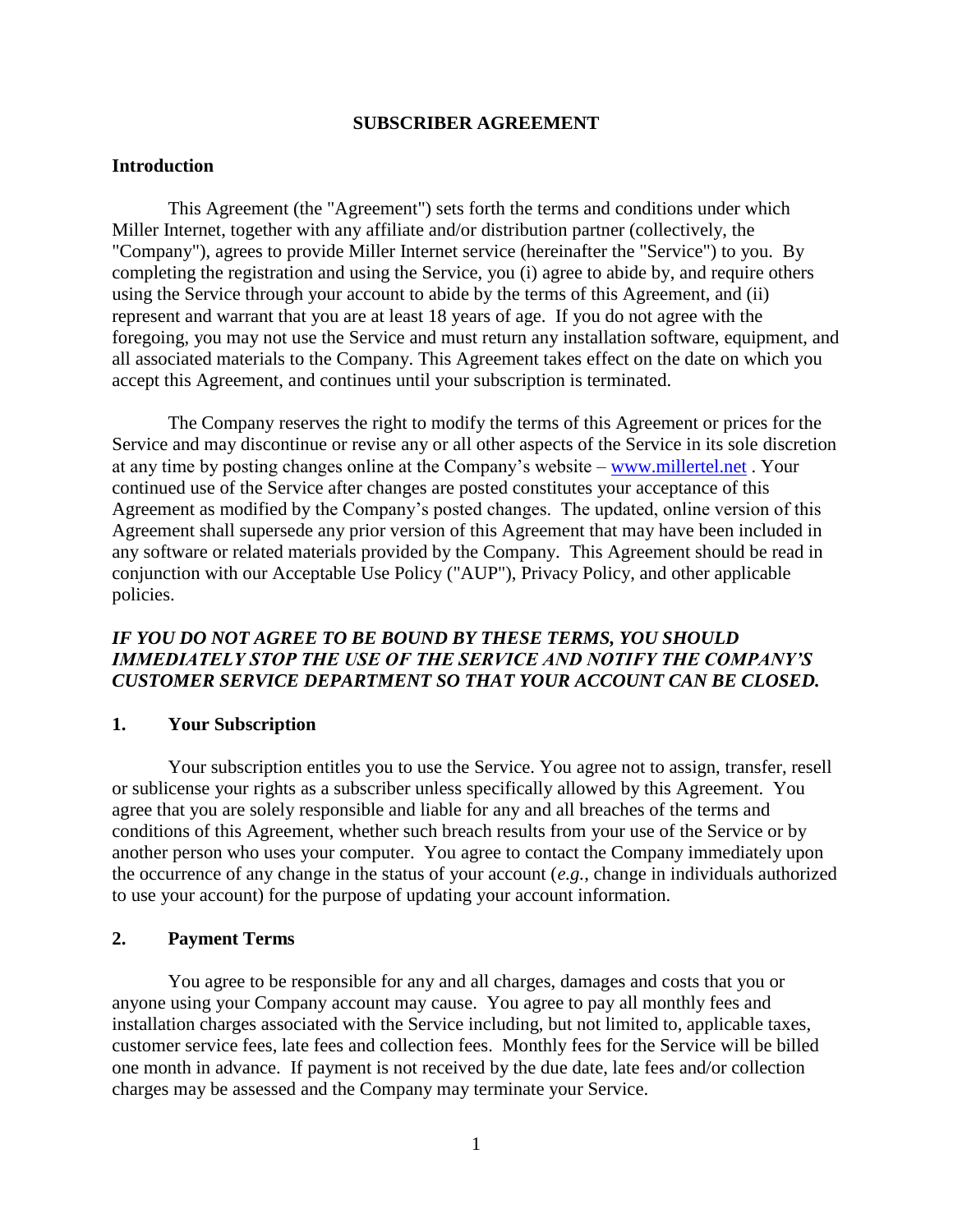Separate and apart from the charges for the Company's Services, you may also incur charges including, without limitation, charges relating to the purchase of "premium" services, such as additional web space, business class services, or access to certain gaming sites in addition to those billed by the Company. All such charges, including all applicable taxes, are your sole responsibility. You may be required to pay a reconnect fee and/or a security deposit in addition to all past due charges before the Service is reconnected.

The Company may apply a late fee of **[**the maximum rate permitted by law to each of your bills not paid by the due date. You are responsible to pay all the Company's cost of collection, including bank charges and reasonable attorneys' fees. In the event that a check or draft tendered by you is returned, a fee of Twenty Five Dollars (\$25.00) will apply, unless the return is a bank error that is properly documented by you. When billing for the Company's Services is performed by local exchange telephone companies, credit card companies or others, the payment conditions and regulations of such companies apply, including any applicable interest and/or late payment charges.

If you believe you have been billed in error, you must contact the Company within thirty (30) days of the date of the bill which contains the disputed charge. Refunds or adjustments will not be issued for any charge that is more than sixty (60) days old. The Company will notify you of the results of its inquiry, and either adjust the billing, issue a credit, or notify you that your dispute is denied.

#### **3. Software License**

To the extent applicable, the Company grants to you a limited, non-exclusive, nontransferable and non-assignable license to install and use the Company's access software (including software from third party vendors that the Company distributes, hereinafter referred to as the "Licensed Software"), in order to access and use the Service. The Company may modify the Licensed Software at any time, for any reason, and without providing notice of such modification to you. The Licensed Software constitutes confidential and proprietary information of the Company and the Company's licensors and contains trade secrets and intellectual property protected under United States copyright laws, international treaty provisions, and other laws. All right, title, and interest in and to the Licensed Software, including associated intellectual property rights, are and shall remain with the Company and its licensors. You agree to comply with the terms and conditions of all end user software license agreements accompanying any software or plug-ins to such software distributed by the Company in connection with the Service. Your right to use the Licensed Software terminates upon termination of this Agreement.

#### **4. Computer and Equipment Requirements**

At the time of initial installation of the Service, provided that your computer and other equipment does not harm the Company's network or infringe upon other users' use of the Company's service, you may attach such device to the Company's network. Should such device harm the Company's network or infringe other users' use of the Service, such device must be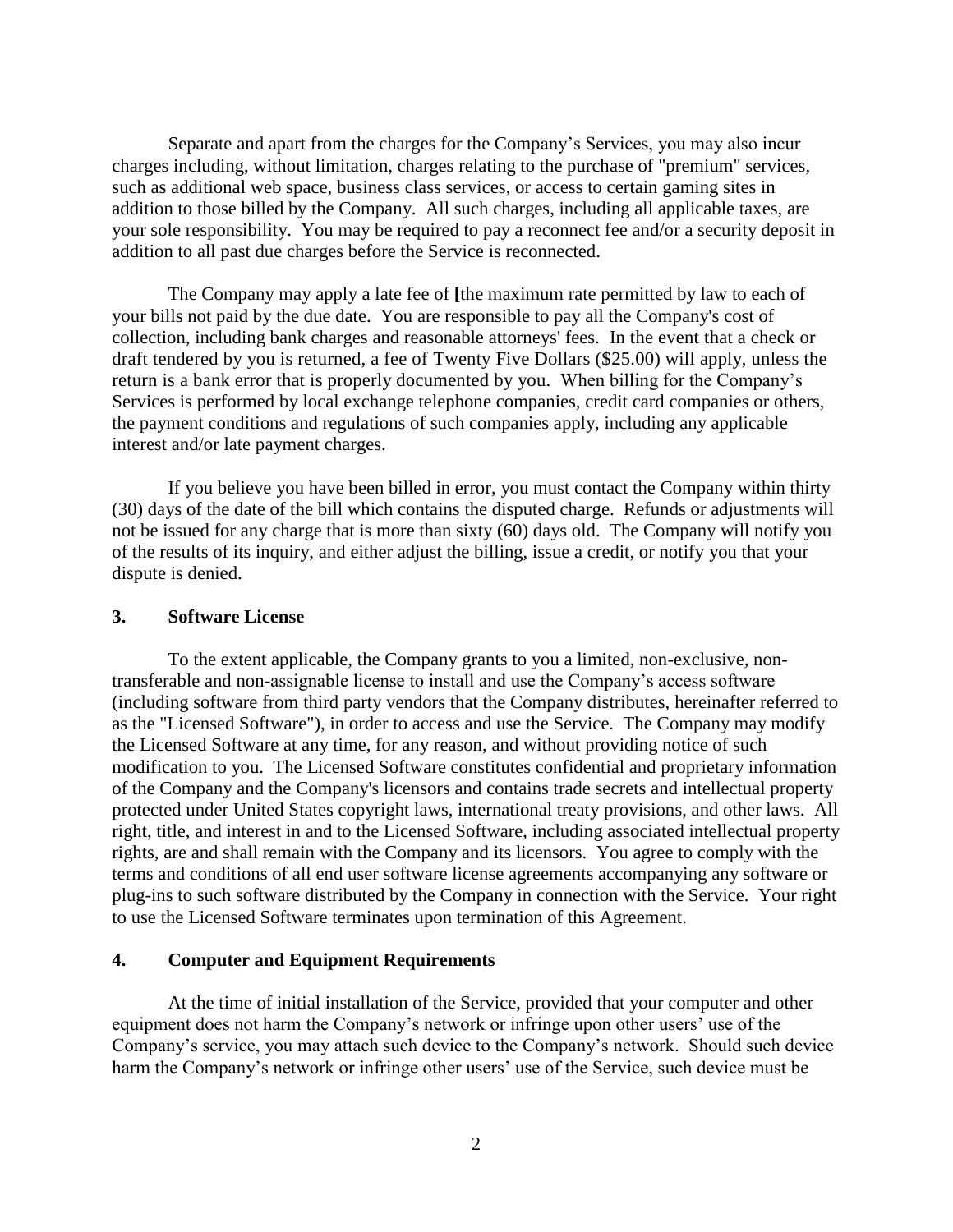removed from the network. You will not remove any equipment owned by the Company (the "Equipment") from your premises ("Premises").

## **5. Installation**

You authorize Company personnel and/or its agents to enter your Premises at mutually agreed upon times in order to install, maintain, inspect, repair and remove the Service. If you are not the owner of the Premises at which the Service is to be installed, you represent that you have obtained the consent of the owner of the Premises for the Company's personnel and/or its agents to enter the Premises for the purposes described above. You shall indemnify and hold the Company harmless from and against any claims of the owner of the Premises arising out of the performance of this Agreement. You further acknowledge and agree that installation and/or use of the Service (including the Licensed Software) may result in the modification of your computer's systems files and that the Company may periodically update the software in order to provide the Service. The Company neither represents, warrants, nor covenants that such modifications will not disrupt the normal operations of your computer. The Company shall have no liability whatsoever for any damage resulting from the installation and/or use of the Licensed Software or file modifications. The Company is not responsible for returning your computer to its original configuration prior to installation. The Company or its agents will supply and install certain software and, if required, hardware for a fee determined by the Company. The Company will also provide a "getting started guide" and online instructions on how to use the Service. The Company shall use reasonable efforts to install the Service to full operational status, provided that your computer fulfills the minimum computer requirements set forth herein.

# **6. Acceptable Use Policy**

You agree to use the Services strictly in accordance with the Acceptable Use Policy located at [www.millertel.net/openinternet/acceptableusepolicy.pdf](http://www.millertel.net/openinternet/acceptableusepolicy.pdf), which may be modified by the Company from time to time, and which is incorporated herein by reference and made a part of this Agreement.

# **7. Posting of Material**

You are solely responsible and liable for all material that you upload, post, email, transmit or otherwise make available via the Service, including, without limitation, material that you post to any Company website, or any third party vendor's service (*e.g.*, newsgroups) that is used by the Company. The Company does not claim ownership of material you submit or make available for inclusion on the Service. However, with respect to material you submit or make available for inclusion on publicly accessible areas of the Service, you grant the Company a world-wide, royalty free and non-exclusive license(s) to: use your material in connection with the Company's businesses including, but not limited to, the rights to copy, distribute, publicly perform, publicly display, transmit, publish your name in connection with the material, and to prepare derivative works. No compensation will be paid with respect to the use of your material.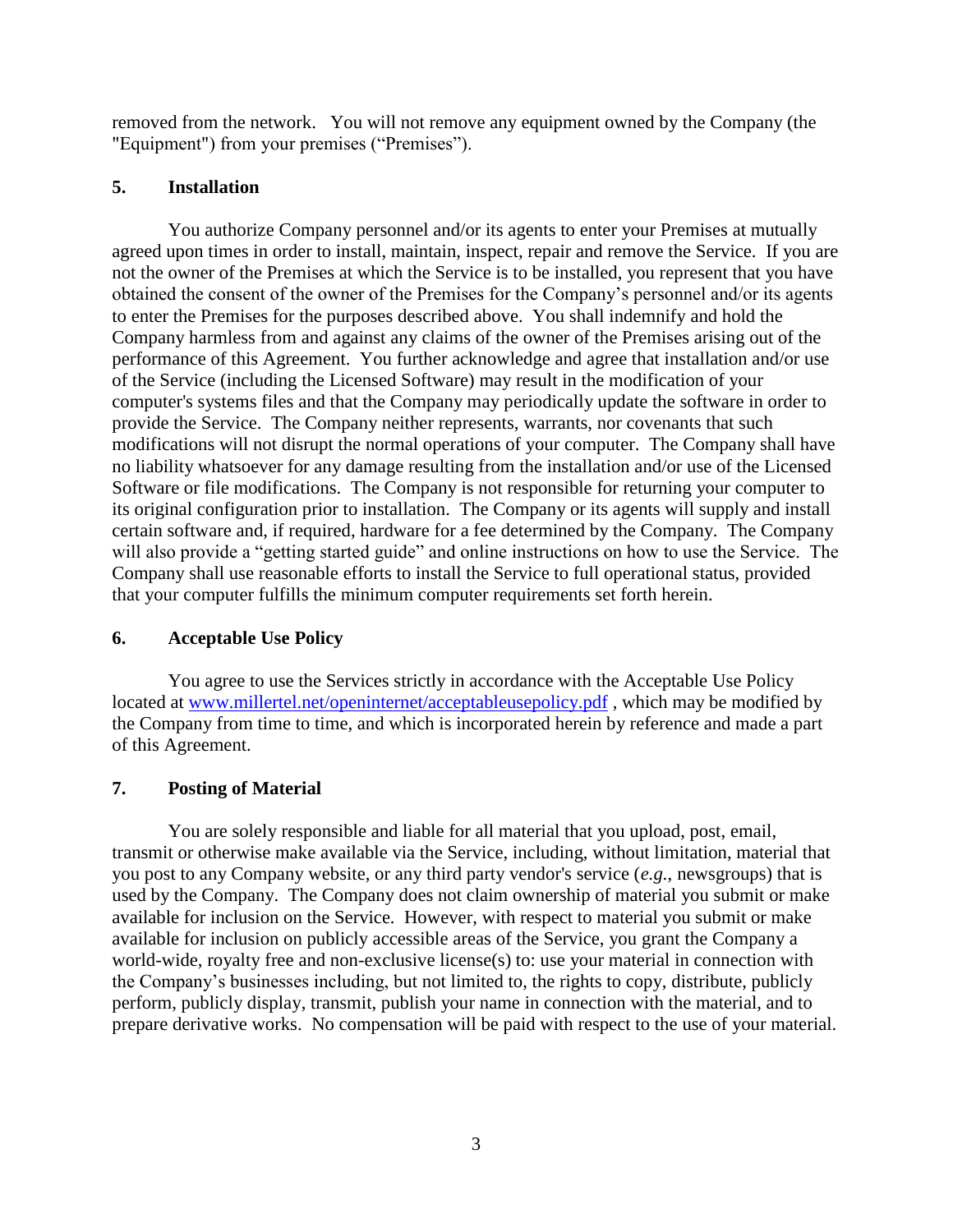## **8. Links to Third Party Websites**

In your use of the Service and/or the Company's website, you may encounter various types of links that enable you to visit websites operated or owned by third parties ("Third Party Site"). These links are provided to you as a convenience and are not under the control or ownership of the Company. The inclusion of any link to a Third Party Site is not (i) an endorsement by the Company of the Third Party Site, (ii) an acknowledgement of any affiliation with its operators or owners, or (iii) a warranty of any type regarding any information or offer on the Third Party Site. Your use of any Third Party Site is governed by the various legal agreements and policies posted at that website.

# **9. Monitoring and Removal of Content**

The Company is under no obligation to monitor the Service. However, the Company reserves the right at all times and without notice to remove, restrict access to, or make unavailable, any content on its servers that it considers, in its sole discretion, to be obscene, lewd, lascivious, excessively violent, harassing, or otherwise objectionable, and to monitor, review, retain and/or disclose any content or other information in the Company's possession about or related to you, your use of the Services or otherwise as the Company deems necessary to satisfy any applicable law, regulation, legal process, or governmental request. The Company also retains the right to purge your email account or accounts in the event that any such account has not been accessed for at least three (3) months.

### **10. Privacy**

You authorize the Company to make inquiries and to receive information about your credit history from others and to utilize such information in its decision regarding its provision of the Service to you. You agree that the Company may collect and disclose information concerning you and your use of the Service in the manner and for the purposes set forth herein and in the Company's Privacy Policy. [www.millertel.net/openinternet/privacypolicy.pdf](http://www.millertel.net/openinternet/privacypolicy.pdf) 

# **11. No Spam or Other Unsolicited Bulk Email**

**12.** The Company may immediately terminate any subscriber account that it determines, in its sole discretion, is transmitting or is otherwise connected with any "spam" or other unsolicited bulk email. You agree to pay the Company's damages for "spam" or unsolicited bulk email transmitted from or otherwise connected with your account. Provided that such action is required by the Company in order to protect the integrity and customers' use of the Company's network and services as provided for in the Company's Network Management Policy

[www.millertel.net/openinternet/networkmanagementpolicy.pdf](http://www.millertel.net/openinternet/networkmanagementpolicy.pdf), the Company reserves the right to reject or remove what it considers in its sole discretion to be "spam" or other unsolicited bulk email from the Service and the Company shall have no liability for blocking any email considered to be "spam."**Termination and Surviving Obligations**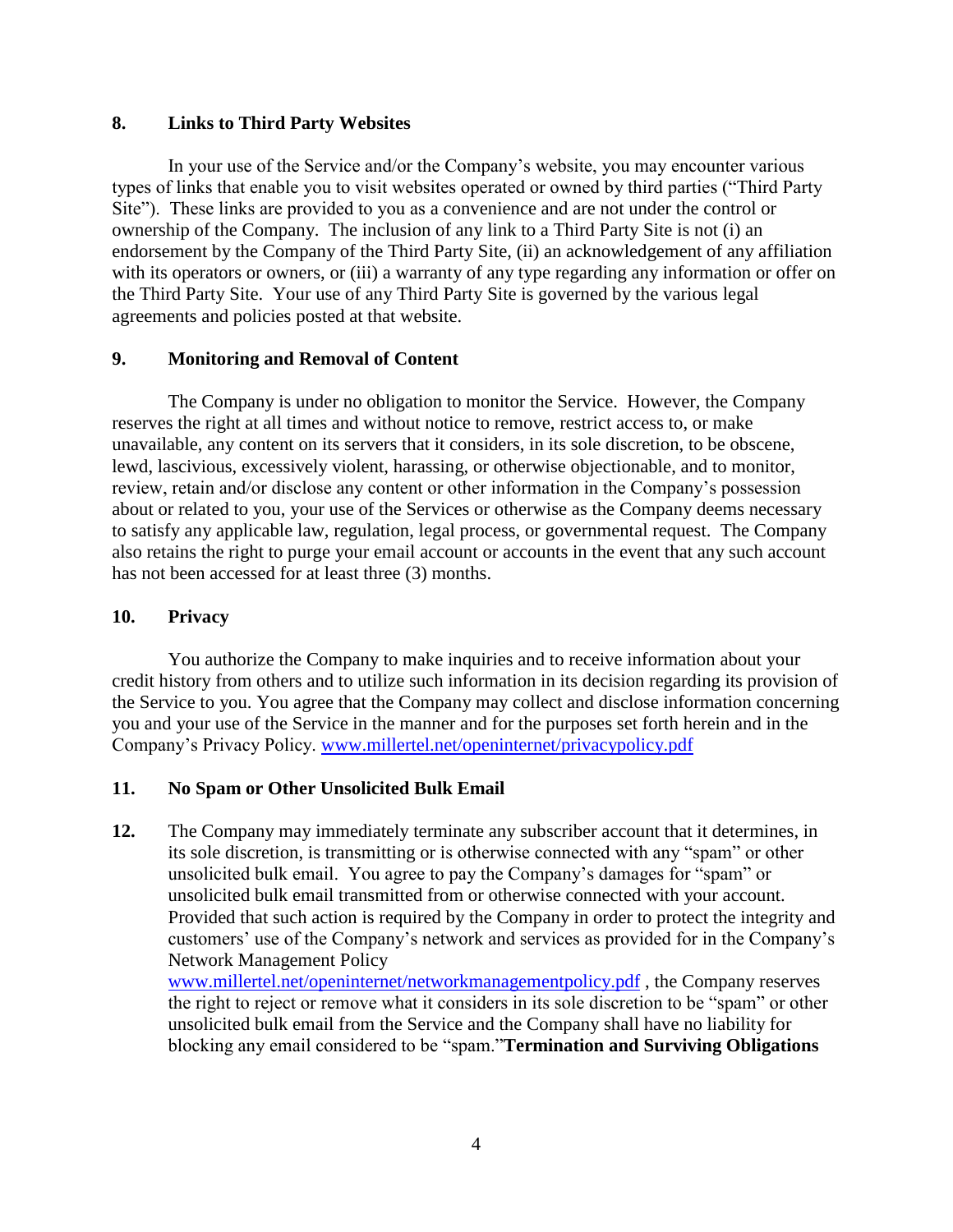Either party may terminate this Agreement at any time without cause by providing the other party with no less than twenty-four (24) hours notice of such termination. In the event of termination by you, you must notify the Company by telephone or by electronic written submission. Email submissions shall not constitute effective notice. The Company may notify you of termination by electronic or other means.

You expressly agree that upon termination of this Agreement: (i) you will pay the Company in full for your use of any Equipment and Service up to the later of the effective date of termination of this Agreement or the date on which the Service and any Equipment have been disconnected and returned to the Company; (ii) you will permit the Company to access the Premises at a reasonable time to remove any Equipment and other material provided by the Company; (iii) you will ensure the immediate return of any Equipment to the Company and you will return or destroy all copies of any software provided to you pursuant to this Agreement; and (iv) the Company is authorized to delete any files, programs, data and email messages associated with such account.

#### **13. Disclaimer of Warranties and Limitation of Liability**

You expressly agree that the Company is not responsible or liable for any content, act or omission of any third party including, without limitation, any threatening, defamatory, obscene, offensive, or illegal conduct, or any infringement of another's rights including, without limitation, privacy and intellectual property rights, and you hereby release the Company for any such claims based on the activities of third parties.

THE SERVICE IS PROVIDED TO YOU "AS IS" WITHOUT WARRANTY OF ANY KIND. NEITHER THE COMPANY, NOR ITS AFFILIATES OR ANY OF ITS SUPPLIERS OR LICENSORS, EMPLOYEES OR AGENTS WARRANT THE SERVICE WILL BE UNINTERRUPTED OR ERROR-FREE OR FREE FROM VIRUSES OR OTHER HARMFUL MALICIOUS AGENTS EVEN IF ANTI-VIRUS MECHANISMS ARE DEPLOYED. THE COMPANY DOES NOT WARRANT THAT ANY DATA OR ANY FILES SENT BY OR TO YOU WILL BE TRANSMITTED IN UNCORRUPTED FORM OR WITHIN A REASONABLE PERIOD OF TIME. ALL REPRESENTATIONS AND WARRANTIES OF ANY KIND, EXPRESS OR IMPLIED, INCLUDING, WITHOUT LIMITATION, ANY WARRANTIES OF TITLE, NONINFRINGEMENT, FITNESS FOR A PARTICULAR PURPOSE AND MERCHANTABILITY ARE HEREBY EXCLUDED AND DISCLAIMED. THE COMPANY AND ITS EMPLOYEES, REPRESENTATIVES AND AGENTS ARE NOT LIABLE FOR ANY COSTS OR DAMAGES, ARISING DIRECTLY OR INDIRECTLY, FROM THE INSTALLATION OR USE OF, THE LICENSED SOFTWARE, THE SERVICE (INCLUDING E-MAIL), EQUIPMENT FURNISHED BY THE COMPANY, OR THE COMPANY'S PROVISION OF TECHNICAL SERVICE AND SUPPORT FOR THE SERVICE, AND YOU AGREE THAT THIS DISCLAIMER OF LIABILITY APPLIES EVEN IF SUCH DAMAGE RESULTS FROM THE NEGLIGENCE OR GROSS NEGLIGENCE OF A THE COMPANY INSTALLER, TECHNICIAN, OR CUSTOMER SERVICE REPRESENTATIVE AND YOU FURTHER AGREE THAT THIS DISCLAIMER OF LIABILITY INCLUDES ANY INDIRECT, INCIDENTAL, EXEMPLARY, SPECIAL, PUNITIVE OR DAMAGES, REGARDLESS OF WHETHER OR NOT THE COMPANY HAS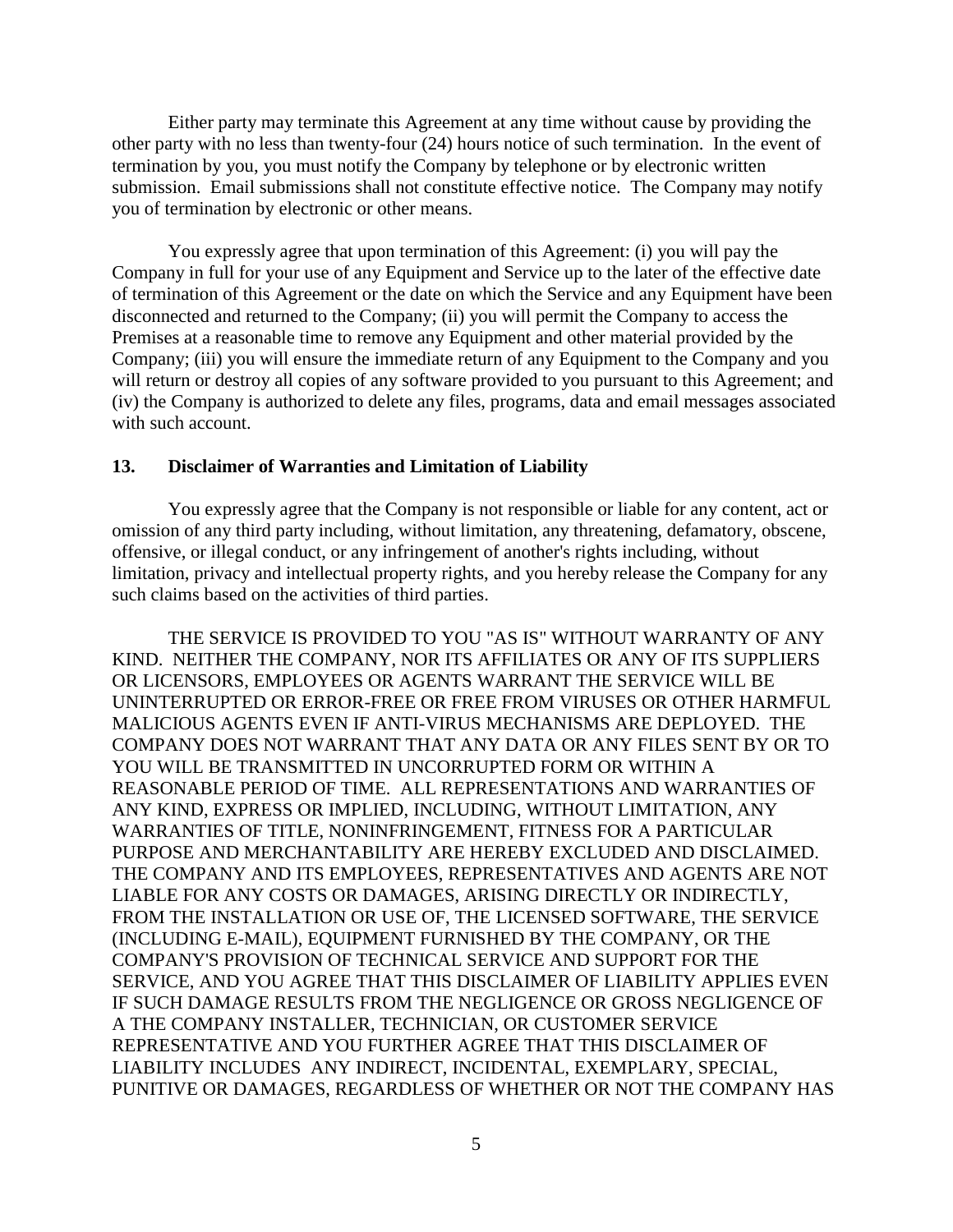BEEN ADVISED OF THE POSSIBILITY OF SUCH DAMAGES. IN ANY EVENT, THE COMPANY'S CUMULATIVE LIABILITY TO YOU FOR ANY AND ALL CLAIMS RELATING TO THE USE OF THE SERVICE SHALL NOT EXCEED THE TOTAL AMOUNT OF SERVICE FEES PAID DURING THE IMMEDIATELY PRECEEDING TWO (2) MONTH PERIOD. YOU HEREBY RELEASE THE COMPANY FROM ANY AND ALL OBLIGATIONS, LIABILITIES, AND CLAIMS IN EXCESS OF THIS LIMITATION. THE COMPANY IS ALSO NOT LIABLE FOR ANY COSTS OR DAMAGES ARISING FROM OR RELATED TO YOUR BREACH OF THIS AGREEMENT. Your sole and exclusive remedies under this Agreement are as expressly set forth herein. Some states do not allow the exclusion or limitation of implied warranties, so the above exclusions or limitations may not apply to you.

## **14. Indemnification**

You agree to indemnify and hold the Company, its affiliates, officers, directors and employees, harmless from any claim, demand, or damage, including costs and reasonable attorneys' fees, asserted by any third party due to or arising out of your use of or conduct on the Service. The Company will notify you within a reasonable period of time of any third party claim for which the Company seeks indemnification and will afford you the opportunity to participate in the defense of such claim, provided that your participation will not be conducted in a manner prejudicial to the Company's interests, as reasonably determined by the Company.

## **15. Management of Network, Maintenance**

The Company reserves the right to manage its network for the greatest benefit of the greatest number of subscribers including, without limitation, the following: rate limiting, rejection or removal of "spam" or otherwise unsolicited bulk email and anti-virus mechanisms, as further described in the Company's Network Management Policy [www.millertel.net/openinternet/networkmanagementpolicy.pdf](http://www.millertel.net/openinternet/networkmanagementpolicy.pdf) . You expressly accept that such action on the part of the Company may affect the performance of the Service. The Company reserves the right to enforce limits on specific features of the Service including, without limitation, email storage (including deletion of dormant or unchecked email) and web hosting maximums. The Company will endeavor to perform planned service-affecting maintenance between 12:00 a.m. and 6:00 a.m. However, if exigent circumstances require maintenance at other time, the Company reserves the right to perform maintenance at such time as may be necessary. The Company will maintain a database of email contacts to be notified for maintenance that may be service affecting.

### **16. Copyright and Trademark Notices**

Materials available on the Company website are or may be protected by copyright law. All other trademarks and service marks are the property of their respective owners.

### **17. Intellectual Property Infringement Claims**

In accordance with Title 17, United States Code, Section  $512(c)(3)$ , if you believe that a web page hosted by the Company is violating your rights under U.S. copyright law, you may file